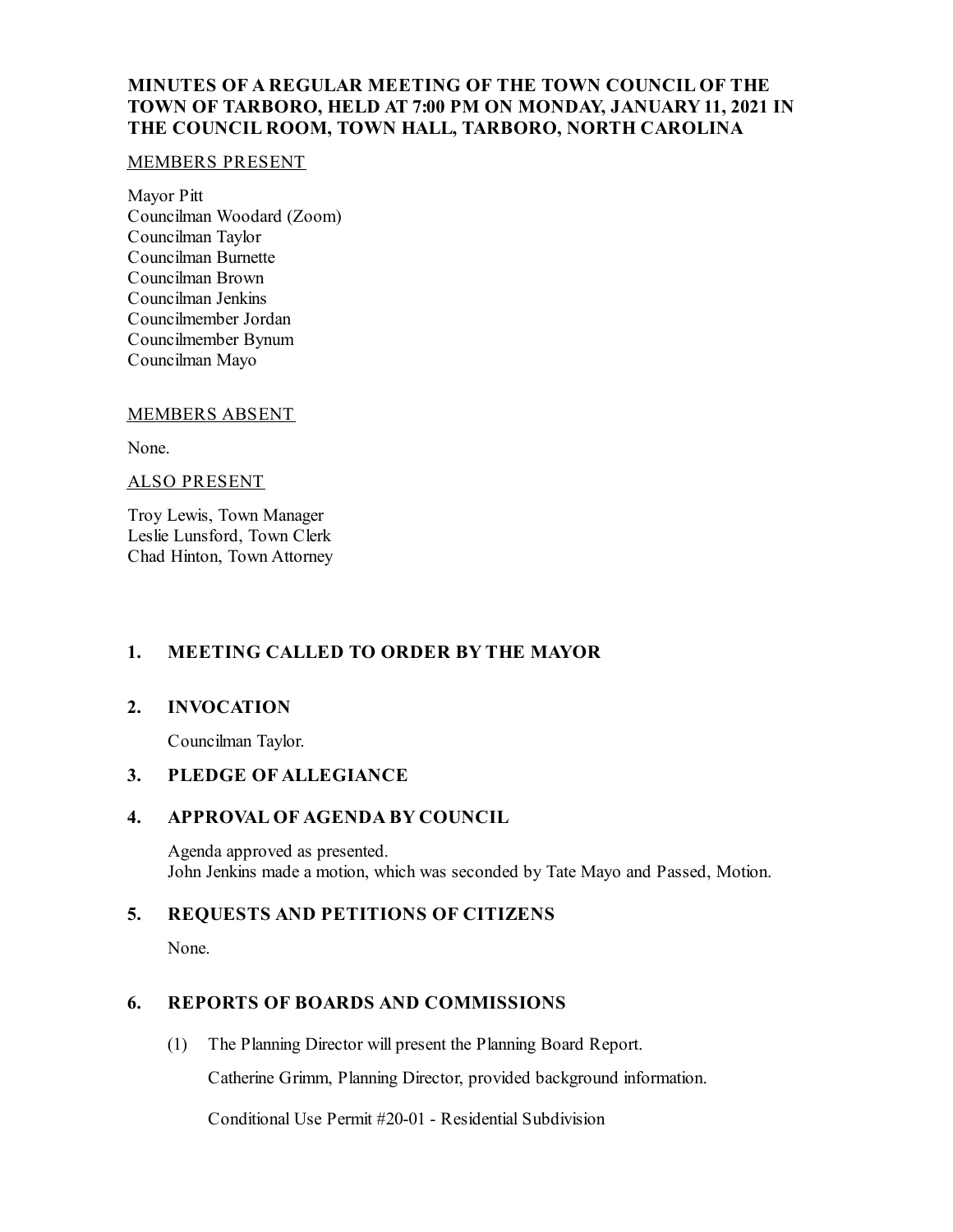Council called for a public hearing.

Clarence Brown made a motion, which was seconded by Sabrina Bynum and , Motion.

# **7. TOWN MANAGERS RECOMMENDATIONS**

### **Consent Items**

Consent Items approved as presented. John Jenkins made a motion, which was seconded by Tate Mayo and Passed, Motion.

- (1) Approve minutes of the December 14, 2020 regular meeting.
- (2) Tax Collector's Report

### **Action Items**

### **(3) Disposition of Town-owned Property - Confederate Monument**

Council voted to donate the Confederate Monument to Fort Branch after reviewing the proposals.

Othar Woodard made a motion, which was seconded by Deborah Jordan and Passed, Motion. Ayes: Brown, Burnette, Bynum, Jordan, Taylor, Woodard; Nays: Jenkins, Mayo

### **(4) BidAward - Public Safety Software**

Councilawarded the bid to CentralSquare Technologies for their bid amount of \$184,079.19 and authorized staff to complete the necessary upgrades. Clarence Brown made a motion, which was seconded by John Jenkins and Passed, Motion.

## **(5) Traffic Schedule-Parking**

Counciladopted a resolution amending the Traffic Schedule. Leo Taylor made a motion, which was seconded by Deborah Jordan and Passed, Motion.

#### **(6) Appointment for February - Tarboro-Edgecombe Airport Authority**

No action taken at this time.

## **(7) Appointment for February - Tarboro-Edgecombe Arts Commission**

No action taken at this time.

## **8. OTHER REPORTS**

#### A. Town Manager

(1) Discussion of Town Council Retreat

Troy Lewis recommended that Council not hold an in-person Council Retreat in 2021. He suggested that staff still prepare information for Council to be discussed